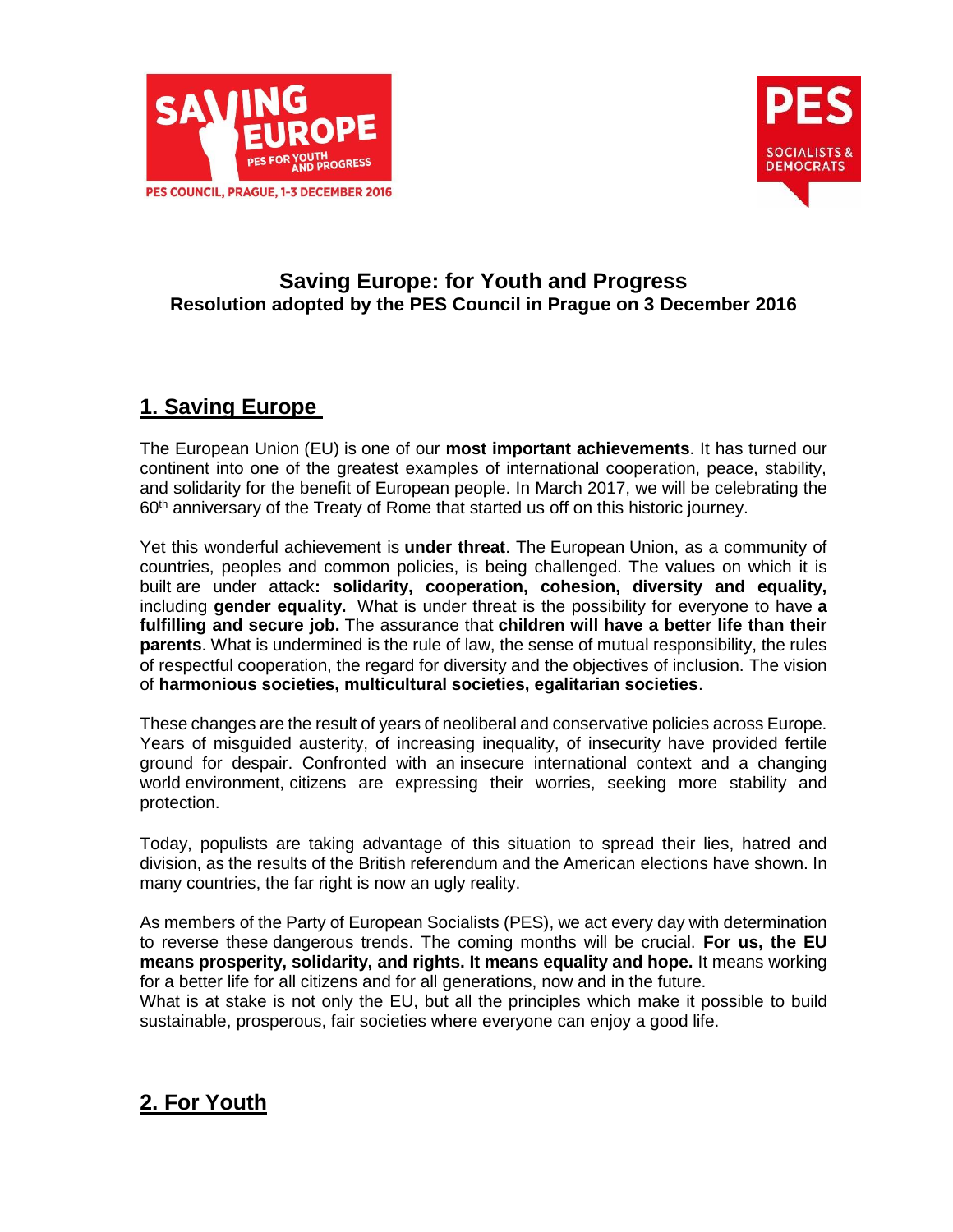Our political struggle is driven by the conviction that the life of tomorrow must be better and brighter than that of today. Due to failed austerity policies that have increased poverty, unemployment, and youth unemployment in particular, in many parts of the continent, children face the risk of being worse-off than their parents' generation for the first time. The PES sees young people as a fundamental asset for our societies, for our democracies, and for the economic recovery of Europe. We, the progressive family, are at the forefront of the battle. We have launched an initiative with concrete measures to help young people to find their place in the society and integrate in the labour market, based on employment, education, culture and child policies: **a European Youth Plan**. At the pan-European Youth Plan Action Day on 16 November 2016, hundreds of PES Activists, PES Ministers and PES Members of European, national and regional parliaments, together with the Young European Socialists took to the streets in cities all over Europe, with 112 events in 83 cities, and 30 countries, to make their voices heard: **Act for Youth!**

- Our flagship policy, the **Youth Guarantee**, is a success. It has **given nine million young people an offer** of employment, apprenticeship, traineeship or continued education since it started rolling out three years ago. Still, more remains to be done. The European youth unemployment crisis is far from over. In the light of the Youth Guarantee's very promising debut, we are convinced that it should continue and receive further support. **It should become a permanent feature of EU employment policies** and a central component of the European Social Model.
- We **call for 20 billion EUR** to be made available for the Youth Guarantee until 2020. This increase of the Youth Guarantee's annual funding to five billion EUR would allow improved and speedier implementation in the few countries that have seen more limited youth employment policy reforms thus far. It would also allow us to extend the scope of beneficiaries up to the age of 30, to better reach specific target groups, and to improve the quality and sustainability of offers. We are, and will remain, the political family that ensures Europe invests in its youth.
- Life opportunities, but also life inequalities do not start with adulthood. They start from the very early stages of life. The EU is the richest region in the world, and yet, unacceptably one in four European children faces poverty and social exclusion. European children must have the opportunity to acquire the skills and capabilities that will enable them to break this cycle of disadvantage.
- To provide equal chances, the PES is fighting for a **European Child Guarantee,** spearheaded by the S&D Group in the European Parliament, to support EU member states, regions and cities in policies that enable every child to have access to free healthcare, education, childcare, decent housing and adequate nutrition.
- Studying, training or working abroad broadens the mind and personal horizons and strengthens European identity – much needed assets in the struggle against today's resurgence of nationalism and xenophobia. For 30 years the Erasmus student exchange programme has been a huge success in enabling young people to travel within Europe, study and learn abroad, and to better know the European peoples and share European values. To continue this success, the mid-term revision of the EU budget must enable Erasmus+, the EU's current programme for education, training, youth and sport, to reach even more young people as well as more learners and professionals from all educational levels and from all parts of society, although there are some difficulties and scarce funds to support them.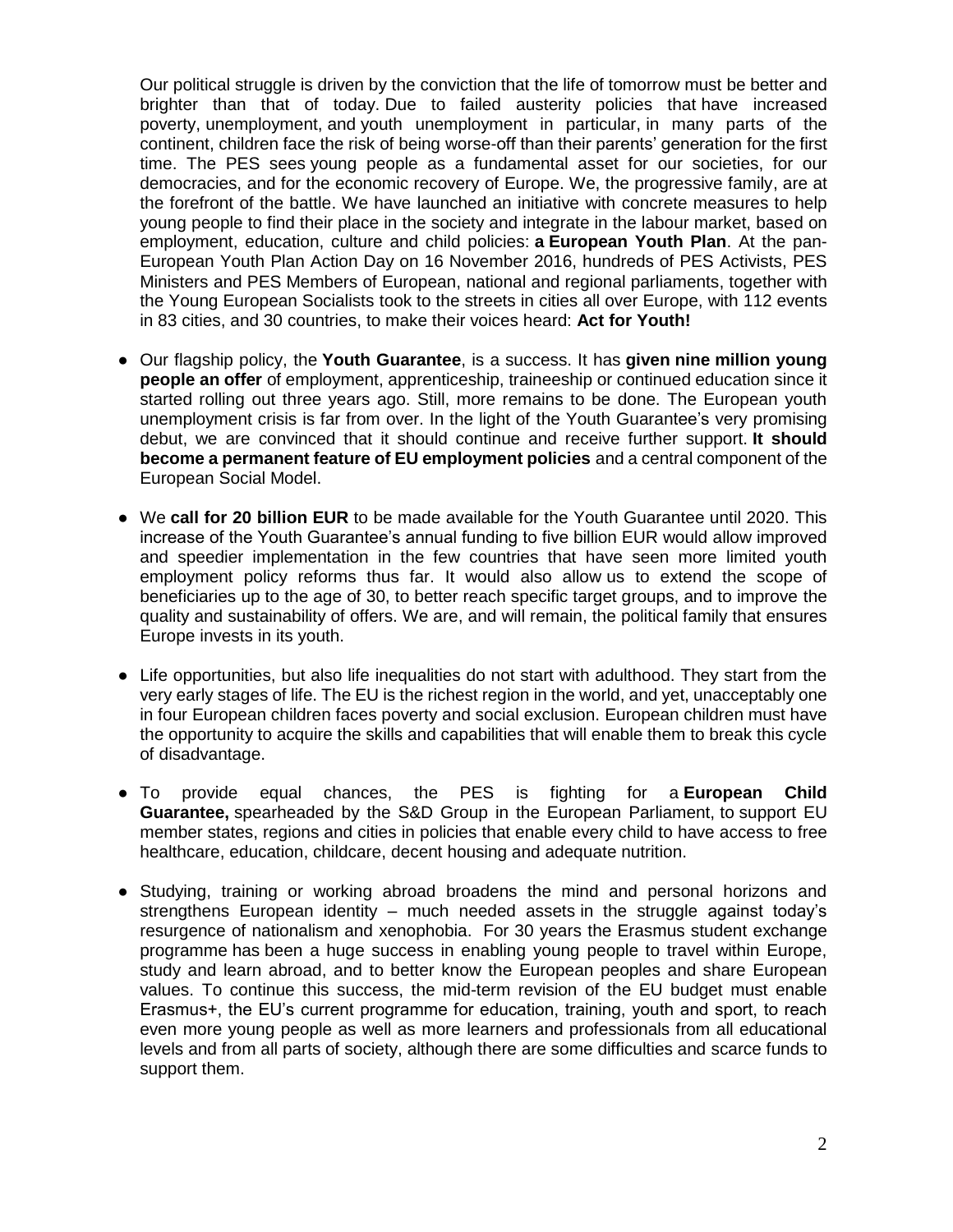● Culture is not a luxury. It is the spark that enriches our societies, and can strengthen civic attitudes and self-development. It is a power for real progress and transformation. That is why the PES promotes the introduction of **European Culture Cheques** for young people to participate in cultural life. The Italian government's initiative, that will support access to culture for over 550,000 young people, should serve as an example at European level.

# **3. For Progress**

**It is time for action to bring a progressive and social Europe.** More than ever, the EU needs to guarantee and strengthen existing social and workers' rights, may they be individual or collective, with ambitious social standards, identified and adopted in EU law. Improving working conditions, equal pay for equal work, decent jobs, working time regulation, health and safety at work, maternity, paternity, parental and carers' leave are an absolute priority.

We are supporting the **European Social Summit that will be hosted by the Swedish government in Stockholm in the autumn of 2017.** The PES fully supports the realisation of the **Sustainable Development Goals** (SDGs) initiated by the United Nations at international, but also at European level, which we consider to be "Social Democratic Goals": fostering fair economic growth, social development and environmental protection without compromising the ability of future generations to meet their own needs. It is necessary to support these goals which we consider fundamental with appropriate financial resources that are consistent with evolving challenges for Member States, including through a reform of the EU budget and using new common financial tools.

### **Social Progress**

- We want to integrate social progress in the DNA of the EU. Social progress must be at the heart of EU policy making to improve the everyday life of people. The **Pillar of Social Rights** can provide the framework for a **Social Progress Protocol** that clarifies that neither basic economic freedoms nor competition rules take precedence over fundamental social rights. In the event of conflict, fundamental social rights must have priority. We will strike a new balance which places sustainable social progress at the top of the EU's agenda.
- For us, job quality is as important as job availability. We will continue to fight precarious jobs, in-job poverty, zero-hour contracts, and other such forms of exploitation. To offer a decent standard of living to everyone, we will introduce **decent minimum wages across Europe**, to be reached either by law or through collective bargaining. We stand ready to develop and implement these policies with the **social partners**, and will continue to support a strong and vivid social dialogue.
- To face the challenges of fast-changing economies and the increased risks of social dumping, we want to **extend decent social protection to all forms of employment**, including those created in the care sector and in the digital economy. The digital economy is transforming our societies and profoundly modifies social and economic interactions. For this evolution to benefit our society as a whole, a laissez-faire approach is not enough. We will put forward our proposals to ensure this transformation happens in a fair way. We will prevent the creation of new forms of exclusion and exploitation, including in the digital platform economy.
- We stand firm in our fight against social dumping, flags of convenience, letterbox companies, and bogus self-employment. We want strong standards, clear rules for establishment of companies and stronger means of control for Member States. No company can be allowed to escape its fiscal and social responsibility, just as no employee can be denied their social and labour rights. We fight for equal pay for equal work at the same place, and for the same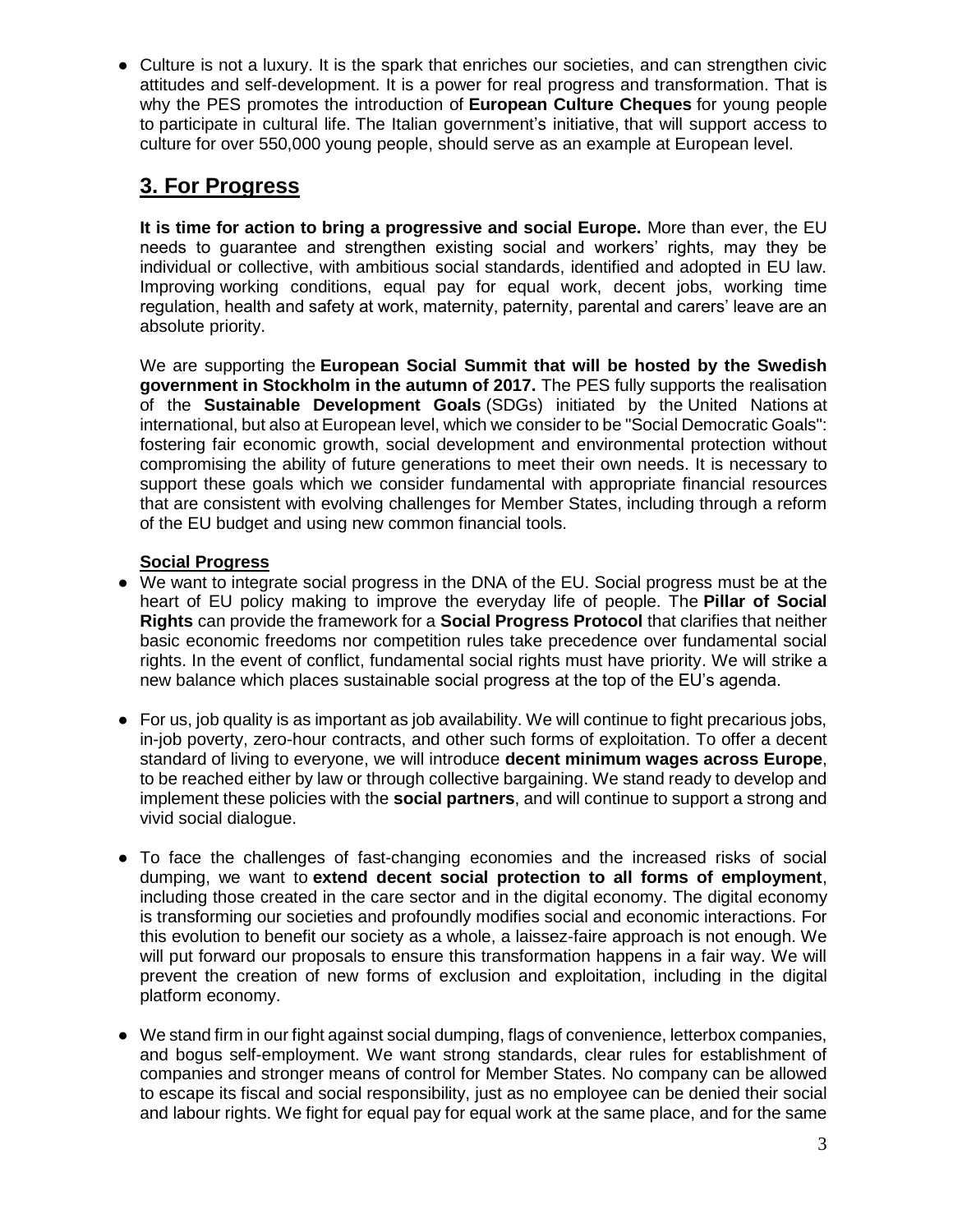working rights and conditions. There should be swift progress on the revision of the Posting of Workers Directive.

- In case of layoffs, we want a European framework to manage restructuring in a social and responsible way with proper information and consultation. To prevent poverty and social exclusion, we call for the establishment of a European social protection floor that guarantees **universal access to quality health services, including sexual and reproductive health rights and basic income security**.
- Sharing working time is one of our tools to create employment, and allow Europeans to reach a proper balance between their work and their private life.
- We are **fighting inequality**. For us, **non-discrimination** is a core principle to guarantee all EU citizens equal access to social security and social services. We do not tolerate discrimination on the grounds of race, disability, religion, origin, gender, gender identity and sexual orientation or of any other form of discrimination.
- Women's rights are fundamental human rights. We will continue to promote an effective **gender equality**, closing the gender pay and pension gap with clear and binding targets. We advocate sanctions against the private sector when it persists in not meeting legal requirements on equal pay. We will reopen the debate on EU regulation regarding paid maternity and parental leave. We stand side by side with all women whose rights are being attacked in Europe.
- We will fight to tackle stereotypes, prevent hate speech and hate crime, notably to ensure effective non-discrimination for lesbian, gay, bisexual, transgender and intersex (LGBTI) people throughout the EU. We want a Europe where the rights of all EU citizens, residents and their families are guaranteed by law and recognised in all Member States. It is imperative to adopt as soon as possible the 2008 Equal Treatment Directive (antidiscrimination directive outside of work), to fully protect all European citizens in all aspects of their lives.

#### **Economic progress**

- The European economy is recovering but not at the pace we want. More needs to be done to ensure **sustainable economic growth**, **financial stability** and **social wellbeing**. Our political family is fighting **against austerity-only policies** and pushing for more **growth and investment** in Europe. While this has finally led to the creation of the European Fund for Strategic Investment that we called for, we cannot consider that the job is done and must ensure that this is not at the expense of the much needed Structural and Cohesion Funds.
- It is now time to take the next step and establish a **reinforced, long-term European investment strategy.** This requires public and private investment, giving public authorities the ability to invest and deliver quality public services, which can improve people's lives and bring about positive change for the economy and society, by developing new markets and technologies, environment-centred sustainability, and ensuring a true transition towards a sustainable economy and a better society. The European Union's economic policy should not be only about fiscal monitoring and sanctions but also strengthen the possibilities of swift economic recovery by applying more flexibility margins in the Stability and Growth Pact.
- The European Union and the Economic and Monetary Union (EMU) must be instruments of **solidarity, cohesion, and equality**. A fiscal union is necessary for a monetary union. We need more convergence of fiscal policies and instruments such as a Eurozone budget to absorb symmetric and asymmetric shocks and to promote balanced growth, structural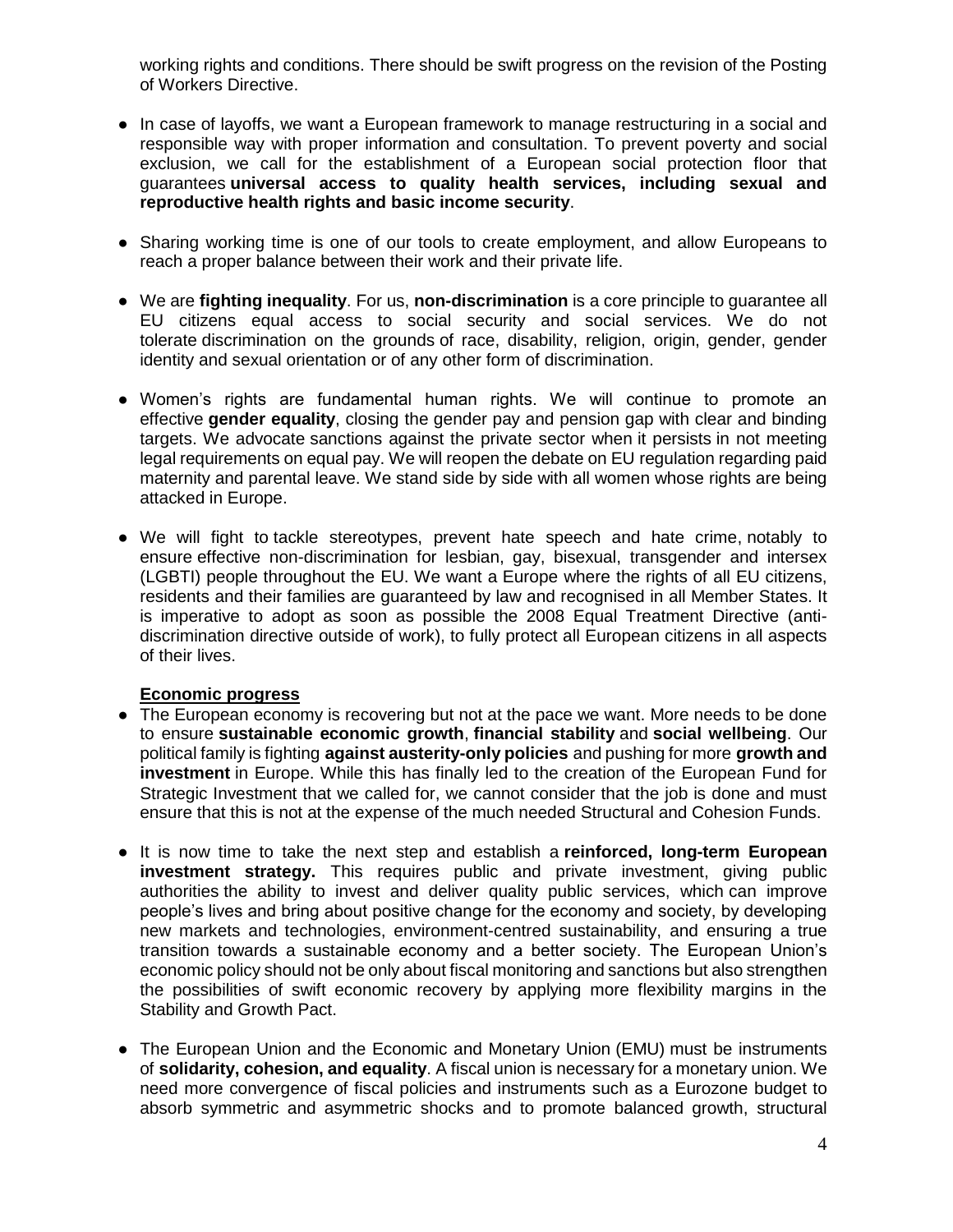convergence, high employment and social progress. We must strengthen the EMU with a more democratic and accountable decision-making process, through a democratically legitimate governance structure with parliamentary control. Upward economic and social convergence among regions and states can reduce inequalities and promote sustainable growth and social progress throughout Europe.

- The economic empowerment of women is a central priority. New policies which reduce the multiple gender gaps on the labour market need to be put in place in order to promote women's employment across all sectors and all levels with respect to equal pay and work life balance for women and men. We want effective measures to reach the EU2020 target of 75% employment rate for women and men. We want to promote **progressive and sustainable structural reforms**, such as the Youth Guarantee, that are designed to fight unemployment and inequalities, strengthen our European social model, and ensure smooth and sustainable economic recovery.
- **Redistributive tax systems** are the cornerstone of developing fair societies. Globalisation and digitalisation do not change this principle. We remain committed to putting an **end to tax evasion**, tax avoidance and aggressive tax planning, and to closing tax havens. These rogue practices, including money laundering, not only hamper economic growth but also put our welfare systems at great risk. Our aim is to make the taxation system fairer and transparent, to ensure profits are taxed where economic activity takes place, to put an end to the fiscal race to the bottom, and to make the financial sector serve the real economy. The swift and ambitious implementation of the European Deposit Guarantee Scheme, the Common Consolidated Corporate Tax Base and the **Financial Transaction Tax** will contribute towards reaching this aim.
- International trade agreements must contribute to the enhancement of our European norms and standards on workers' rights and conditions, environmental sustainability, health and safety norms, and they should strengthen the position of developing countries. Civil society organisations should have equal access to arbitration systems in international trade agreements.

#### **Environmental progress**

- Social and economic progress is unthinkable without **protecting our environment**. Today's fossil fuel combustion, nuclear waste and natural resource overconsumption are putting environmental, social and economic burdens on future generations. This is why the European Union's economy needs to move towards a carbon-neutral model, mainly based on enhanced energy efficiency standards, reduced consumption, and larger scale deployment of renewable energies. We must revise the EU's 2030 climate and energy targets.
- In line with the PES declaration "21 Progressive Proposals for COP21", we reiterate our call for the introduction of a European system of carbon taxation and to effectively phase out the use of fossil fuels and all environmentally harmful subsidies by 2020.
- The scarcity of natural resources and the volatility of their prices on the international markets demand a move towards a more **resource-efficient economy** to support a new European industrial strategy. Moving towards a circular economy and reusing materials will also have positive effects on lowering the energy consumption of industry and will create new sustainable, qualified jobs in the industries reusing, recycling or up-valuing discarded products and resources.
- This change must be a **just transition**, offering **new opportunities** for workers in highcarbon, resource-intensive jobs in the decarbonised, circular economy of the future. Social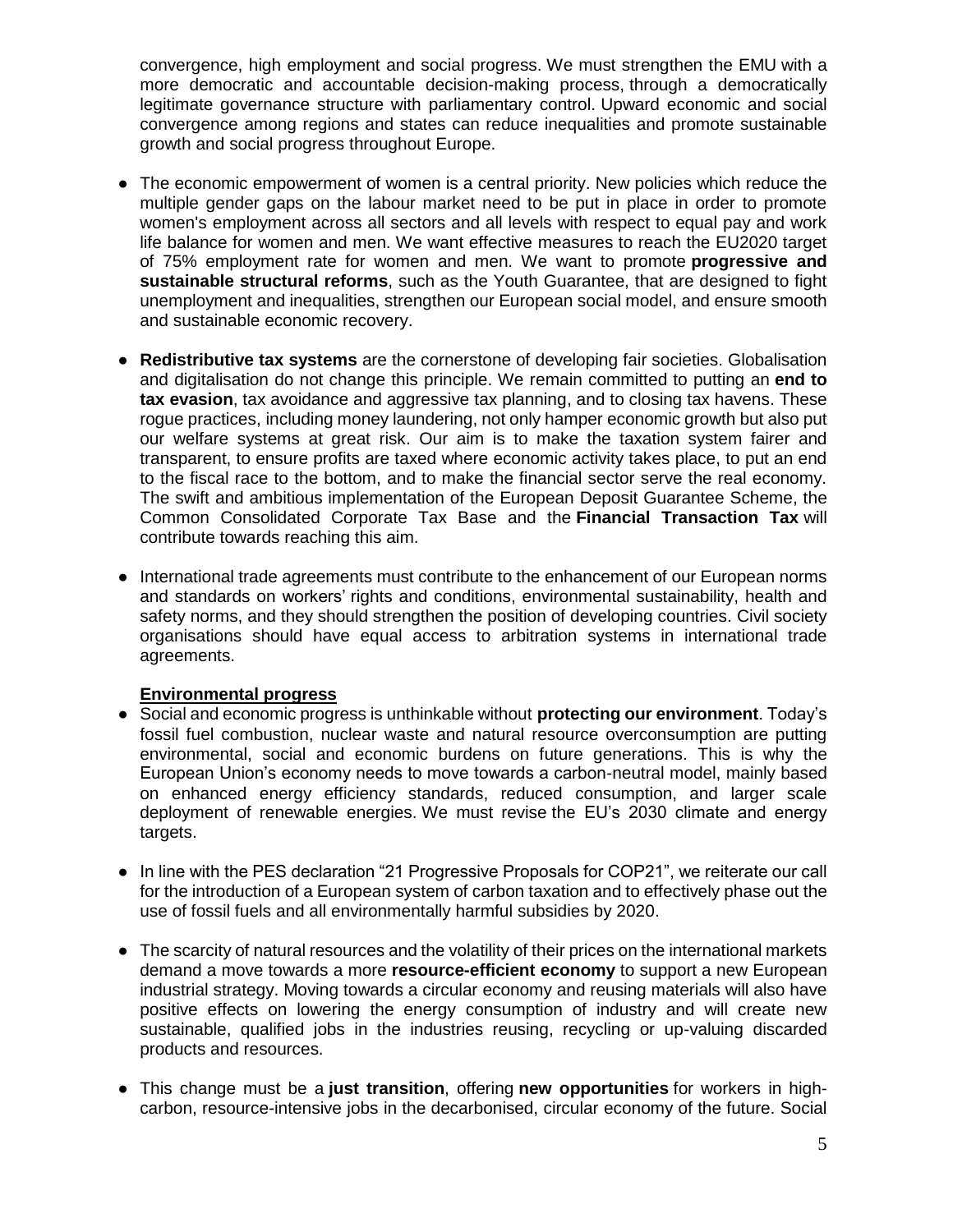dialogue should be key in this process and can be benefitted by further strengthening regional capacities. A Just Transition Fund should be set up, and revenues from the European Emissions Trading System should support this.

#### **Security**

- We strive to make Europe a continent where **everyone's security is guaranteed**, and all **fundamental freedoms and rights are fully respected**. These two priorities must go hand in hand.
- In the past months, important legislative steps and concrete counter-terrorism actions have been taken at the European level. In the common fight against terrorism, we reaffirm that Member States and law enforcement agencies should continue **deepening their cooperation, enhancing the quantity and quality of information shared** and guaranteeing the interoperability between all relevant databases in line with the necessity and proportionality principle. Additional efforts must be undertaken in order to **fight the illegal trafficking of firearms and explosives, counter the issue of foreign fighters** and **disrupt the financial sources** used to finance terrorist groups.
- Terrorism cannot be tackled with security-only measures. We believe that it is an absolute **priority for the EU to work towards preventing radicalisation** in our societies, alongside efficient programmes to disengage people from radical groups. As progressives, we will continue to push for the development of comprehensive **policies promoting social inclusion and integration** while empowering families, schools and social workers into detecting and preventing the radicalisation of young people.

#### **Migration and integration**

- Since September 2015, more than 1.3 million refugees and other migrants have come to the European Union. Our first and foremost concern is that **no more lives are lost at sea on the dangerous journey that leads to Europe. Much more needs to be done to prevent these deaths.** Europe must live up to its humanitarian and legal duty to save lives and help those in need of international protection, including vulnerable groups such as unaccompanied minors, women, and LGBTI people.
- We want to tackle the root causes of migration by promoting peace as a precondition for security, prosperity, resilience, fair trade, genuine opportunities and lasting prospects for people to improve their living conditions at home. Our policy should not become a tool to prevent the continuous and natural phenomenon that is migration. We want to approach, and work more closely with, third countries to make the management of migration a mutually beneficial project. Important steps have been taken in the effort to **dismantle smugglers' and traffickers' businesses and improving European border management**. But, in order to be fully successful in breaking their business model, we need to create **more safe and legal ways** for refugees and other migrants to have a future in Europe. Much remains to be done to promote solidarity and **shared responsibility**, in full respect of international law and human rights, between Member States, as well as on a global scale. The Asylum package reform should target the highest standards.
- We need to make sure that violence, in reception centres and facilities and elsewhere, is adequately prevented by national authorities, including when it is directed towards LGBTI and women.
- Our answer to the rise of extremism and hate is clear. We want strong **integration policies that promote living together and respect our diversity**. Migration plays a key role in our societies, and is a source of social, economic and cultural development. We want to counter the prevailing negative narrative about migration.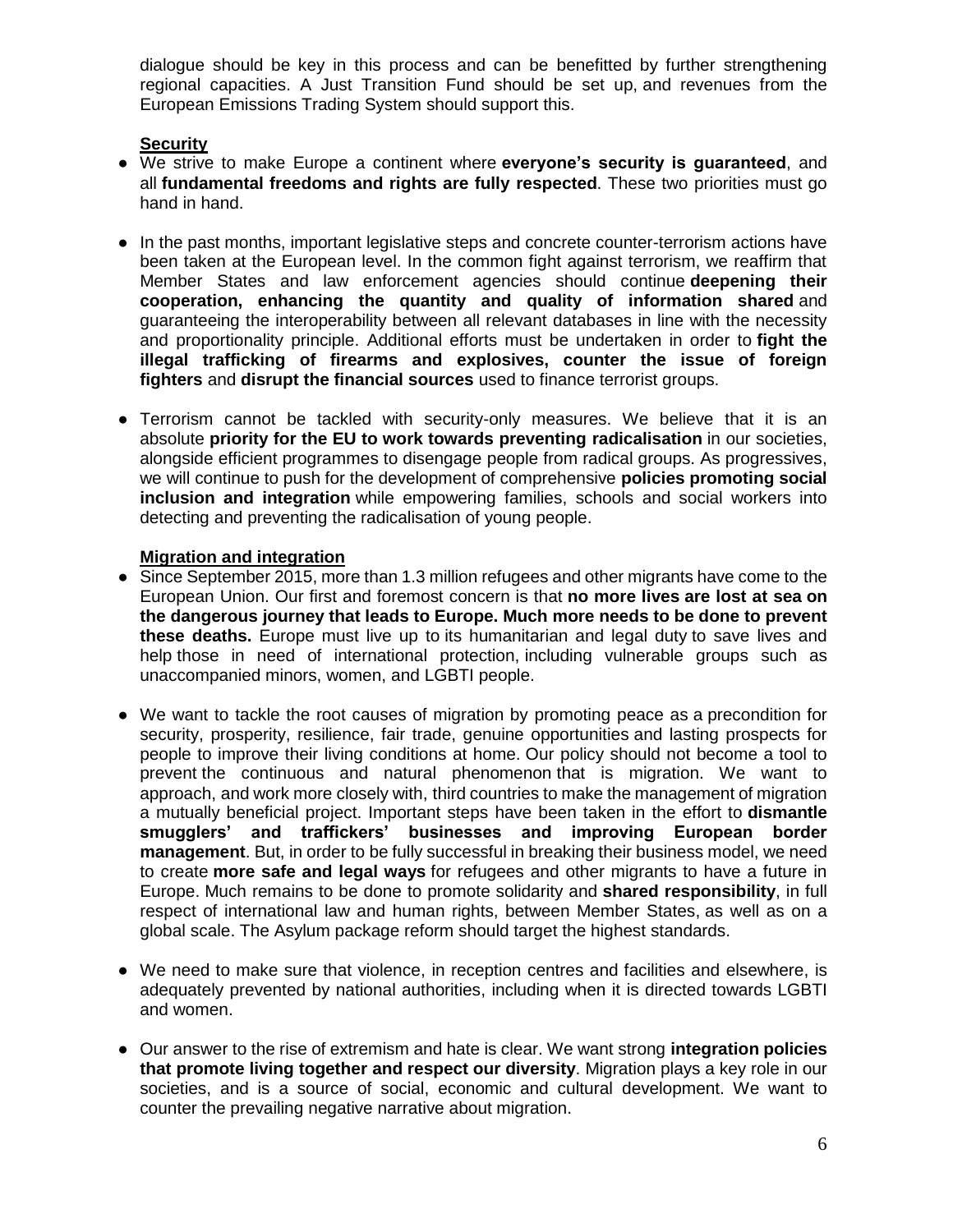● We support the new partnership framework with key countries in Africa and the trust fund for Africa. We want to improve peoples' lives in these countries and the region by investing in long term economic and social development, education, security, the rule of law and human rights.

#### **Global progress**

- In these challenging times, we are convinced that only a strong EU with a shared vision and common action in the fields of foreign, security and defence policies can play fully its role for a fair, peaceful, prosperous and rules-based world. Resolving conflicts and restoring peace, in our neighbourhood and beyond, remain key priorities of our external policy.
- The PES is following the recent developments in Turkey and calls on the Turkish government to return to a credible political process and political dialogue, essential for the country's democracy and stability in the region. We have great concerns about the arrest of the co-chairs of the HDP, as well as the detention of several HDP members, journalists and human right activists in Turkey. The PES wishes to see a Turkey that remains anchored in the EU. If the rule of law and human rights are not restored, we call on the Commission and the Council to initiate a temporary freeze of the ongoing accession negotiations.
- We believe that multilateralism is a key principle with the UN at its core, and we will support the new UN Secretary General Antonio Guterres in his efforts. To help build a safer and more resilient world, we will continue to promote **peace**, **democracy, regional cooperation, human rights, women's rights and gender equality, the rule of law, the implementation of the Sustainable Development Goals and the Paris Agreement on Climate Change** in Europe and worldwide.
- A thorough revision of the CSDP is needed and it should be based on strong principles, efficient financing and coordination with NATO. The EU must take greater responsibility for its security and defence. There should be an evaluation of how our defence capacities can be used more effectively and efficiently. Europe must be better equipped, trained and organised to contribute to the collective effort. In order to counter terrorism, the EU and its Member States need greater information sharing and intelligence cooperation.
- We will strive towards actively promoting **trade as a vital instrument** for inclusive growth, job creation, competitiveness and the promotion of fundamental values and EU standards which fully defend human rights and sustainable development as well as social and consumer protection. It is of crucial importance to unblock the modernisation of the EU's trade defence instruments and address public concerns in order to promote **a trade that is open and fair**.
- A responsible and united EU guided by clear principles and values, as described in the **Global Strategy** proposed by the EU's High Representative for Foreign Affairs and Security, is the right way to serve our shared European values and our common European interest, using common means for a better world.

### **4. For the future**

As the Party of European Socialists, we know that this is a dangerous and unstable time. This only strengthens our determination. Thanks to our strong presence in national governments and parliaments, and as the second strongest group in the European